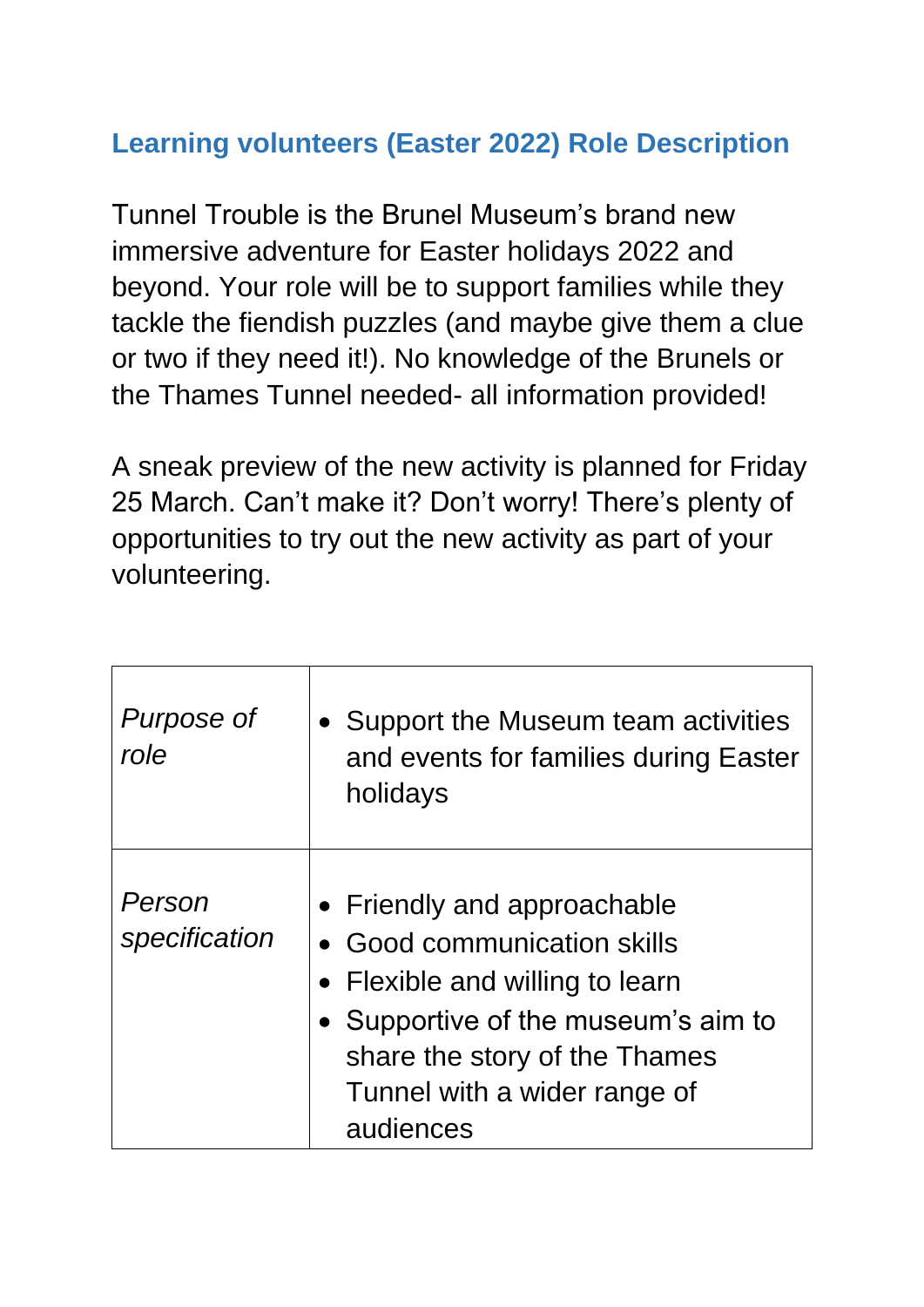| • Willingness to learn about the<br>science and history of the Thames<br>Tunnel |
|---------------------------------------------------------------------------------|
| • Confident approaching and dealing<br>with a range of different audiences.     |

## **About Tunnel Trouble**

*It's your first day on the job at Brunel's tunnel, and what a day to start! Everything seems to be going wrong...*

Encounter people from the history of the Tunnel, and try to help them out in this immersive adventure! Succeed in solving a set of fiendish puzzles, one for each of the colourful characters, and you might just secure yourself an apprenticeship.

## **Volunteering at the Brunel Museum**

Brunel Museum celebrates the Thames Tunnel – the first tunnel under a river anywhere in the world.

Our volunteers are crucial to the museum, and through this project we are able to offer a wider range of exciting new volunteering opportunities. These roles will support the museum's expanded activity programme, whilst